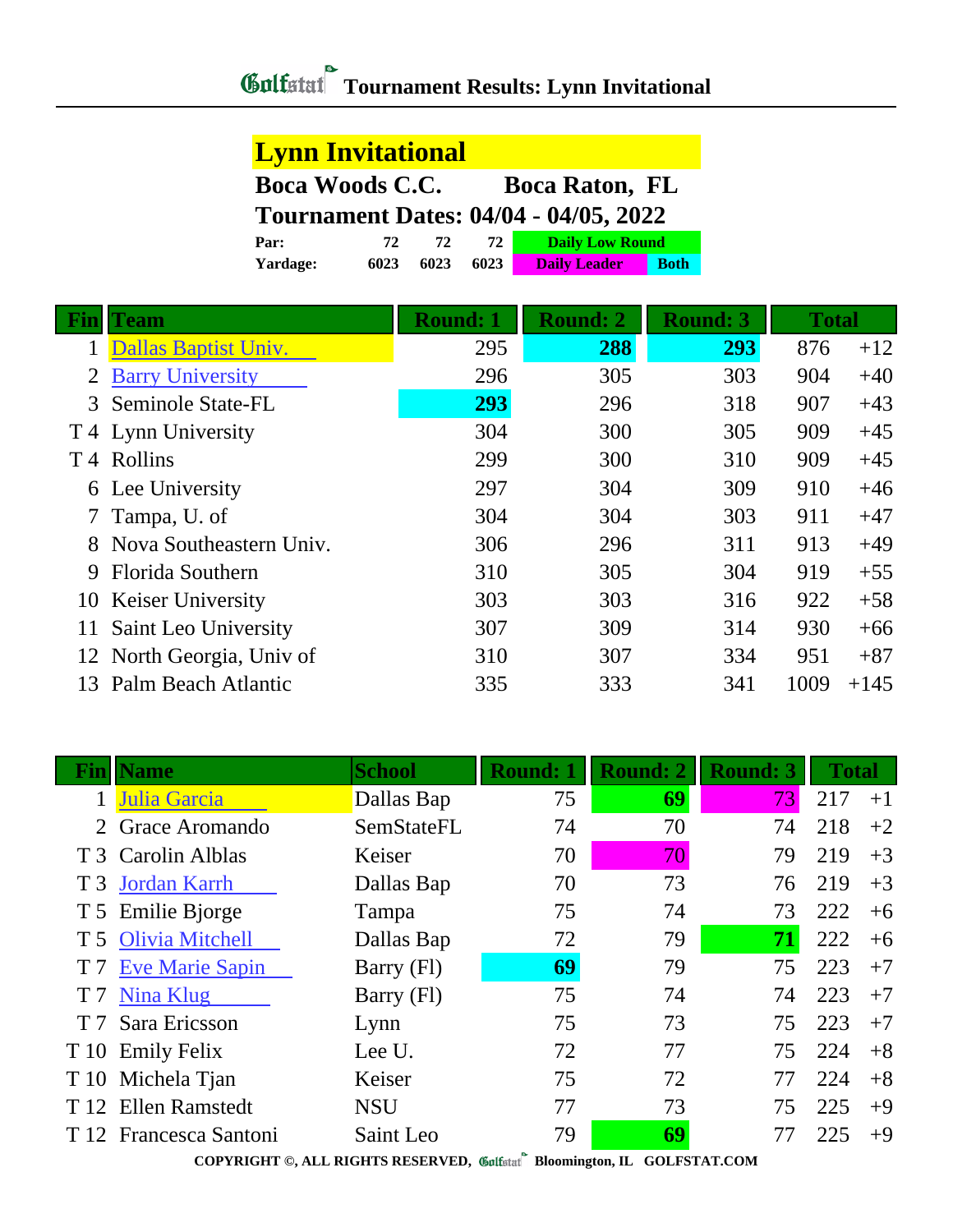| <b>Gulfatat</b> Tournament Results: Lynn Invitationa' |  |
|-------------------------------------------------------|--|

|      | <b>Fin</b>   Name         | <b>School</b> | <b>Round: 1</b> | <b>Round: 2</b> | <b>Round: 3</b> | <b>Total</b> |
|------|---------------------------|---------------|-----------------|-----------------|-----------------|--------------|
|      | T 12 Nicola Fall          | <b>NSU</b>    | 77              | 73              | 75              | 225<br>$+9$  |
|      | T 15 Ayami Takahashi      | SemStateFL    | 75              | 76              | 75              | $226 + 10$   |
|      | T 15 Carla Alvarez Perez  | Rollins       | 77              | 73              | 76              | $226 + 10$   |
| T 15 | <b>Faith DeLaGarza</b>    | Dallas Bap    | 79              | 74              | 73              | $226 + 10$   |
|      | T 18 Alex Naumovski       | Lee U.        | 76              | 76              | 75              | $227 + 11$   |
|      | T 18 Berni Villalba       | Rollins       | 73              | 76              | 78              | $227 + 11$   |
|      | T 18 Jaycie Stewart       | Dallas Bap    | 78              | 72              | 77              | $227 + 11$   |
|      | T 21 Hanna Ahlander       | <b>NSU</b>    | 75              | 72              | 81              | $228 + 12$   |
|      | T 21 Loren Perez          | Fl. South.    | 79              | 73              | 76              | $228 + 12$   |
| T 21 | <b>Maria Cowan</b>        | Barry (Fl)    | 77              | 75              | 76              | $228 + 12$   |
|      | T 21 Supusc Srinchantamit | Lee U.        | 73              | 73              | 82              | $228 + 12$   |
| T 25 | Adriana Iribarren         | Lynn          | 76              | 74              | 79              | $229 + 13$   |
|      | T 25 Elizabeth Kondal     | Rollins       | 77              | 75              | 77              | $229 + 13$   |
|      | T 25 Synne Lauritzen      | Saint Leo     | 74              | 81              | 74              | $229 + 13$   |
|      | T 28 Ana Mar Jimenez Rios | Tampa         | 74              | 75              | 81              | $230 + 14$   |
|      | T 28 Lacey Tucker         | Fl. South.    | 79              | 79              | 72              | $230 + 14$   |
|      | T 30 Giuliana Gomez       | Barry (Fl)    | 75              | 78              | 78              | $231 + 15$   |
|      | T 30 Maria Hoyos          | Lynn          | 76              | 79              | 76              | $231 + 15$   |
|      | T 32 Camila Madariaga     | Lynn          | 78              | 74              | 80              | $232 + 16$   |
|      | T 32 Liza Eubanks         | Rollins       | 75              | 78              | 79              | $232 + 16$   |
|      | T 32 Olivia Tamburlini    | Rollins       | 74              | 76              | 82              | $232 + 16$   |
|      | T 35 Elizabeth Harding    | Fl. South.    | 75              | 80              | 78              | $233 + 17$   |
|      | T 35 Ellie Rippee         | N. Georgia    | 76              | 76              | 81              | $233 + 17$   |
|      | T 37 Ella Mason           | Tampa         | 82              | 78              | 74              | $234 + 18$   |
|      | T 37 Emily Montagnino     | Tampa         | 78              | 77              | 79              | $234 + 18$   |
|      | T 37 Madeline Ananthasane | N. Georgia    | 77              | 74              | 83              | $234 + 18$   |
|      | T 37 Nathalie Svensson    | Fl. South.    | 77              | 79              | 78              | $234 + 18$   |
|      | T 41 Alice Gatti          | Lynn          | 77              | 83              | 75              | $235 + 19$   |
|      | T 41 Lily Bloodworth      | Lee U.        | 80              | 78              | 77              | $235 + 19$   |
|      | T 43 Anais Fournier       | Barry (Fl)    | 79              | 78              | 79              | $236 + 20$   |
|      | T 43 Jimena Marques       | <b>NSU</b>    | 77              | 79              | 80              | $236 + 20$   |
|      | T 45 Honor Keilty         | Lynn          | 79              | 80              | 79              | $238 + 22$   |
|      | T 45 Laila Forstmane      | Tampa         | 77              | 84              | 77              | $238 + 22$   |
|      | T 45 Tiana Eldem          | SemStateFL    | 79              | 75              | 84              | $238 + 22$   |
|      | T 48 Haruka Muta          | <b>NSU</b>    | 69              | 85              | 85              | $239 + 23$   |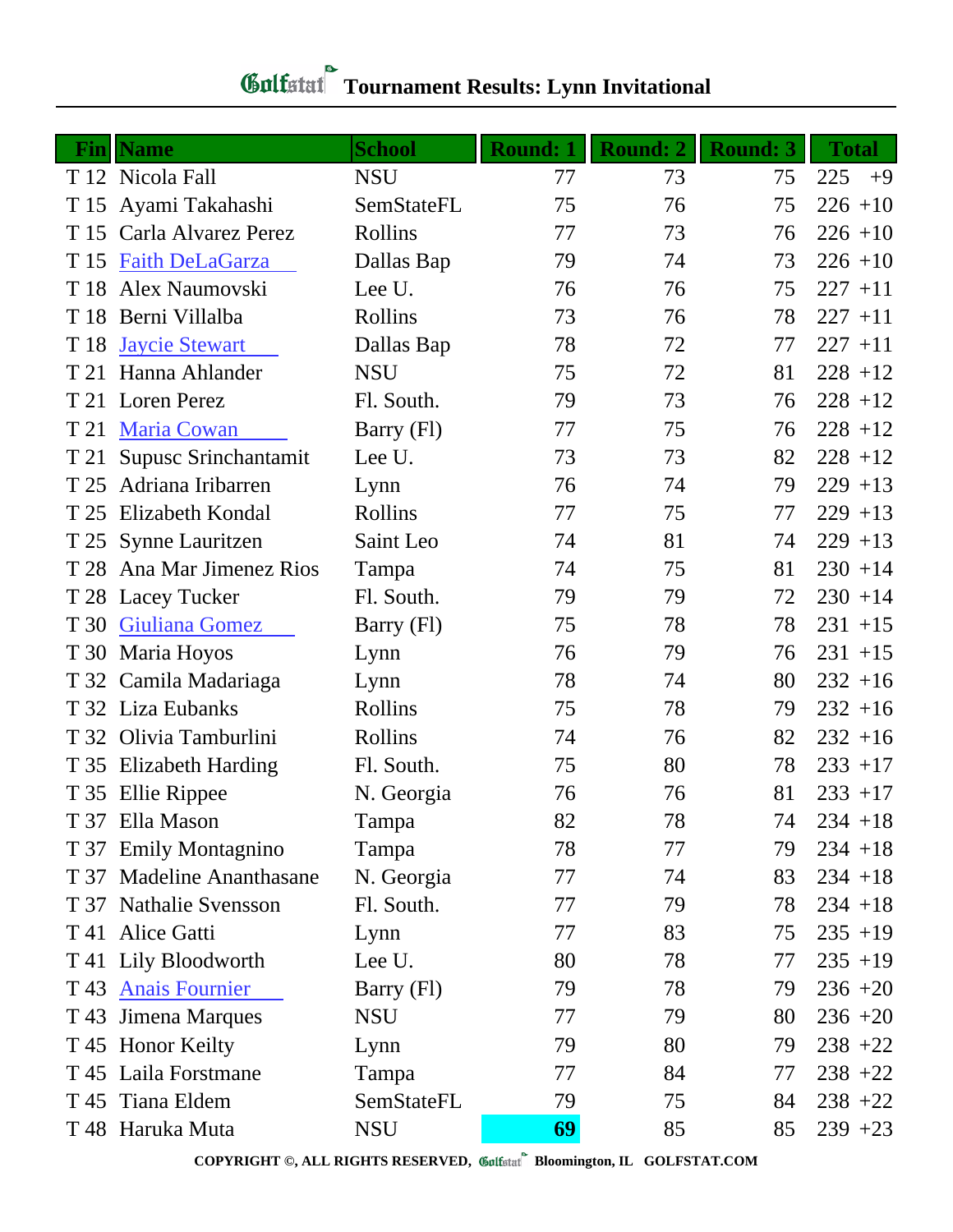| Finll           | <b>Name</b>              | <b>School</b> | <b>Round: 1</b> | <b>Round: 2</b> | <b>Round: 3</b> | <b>Total</b> |
|-----------------|--------------------------|---------------|-----------------|-----------------|-----------------|--------------|
|                 | T 48 Serra Evrengil      | Keiser        | 82              | 81              | 76              | $239 + 23$   |
| 50              | <b>Carson McKie</b>      | Lee U.        | 76              | 79              | 85              | $240 + 24$   |
| T 51            | Cajsa Strandberg         | Saint Leo     | 79              | 81              | 81              | $241 + 25$   |
|                 | T 51 Ellen Andersson     | <b>NSU</b>    | 79              | 78              | 84              | $241 + 25$   |
|                 | T 51 Kennedy Noe         | N. Georgia    | 78              | 81              | 82              | $241 + 25$   |
|                 | T 51 Marissa Cardenas    | Fl. South.    | 80              | 80              | 81              | $241 + 25$   |
|                 | T 51 Pia Perthen         | Saint Leo     | 81              | 78              | 82              | $241 + 25$   |
|                 | T 56 Hanna Rizzolo       | Fl. South.    | 85              | 74              | 83              | $242 + 26$   |
|                 | T 56 Mackenzie McCormack | <b>PBA</b>    | 82              | 81              | 79              | $242 + 26$   |
|                 | T 56 Minami Kudo         | SemStateFL    | 72              | 85              | 85              | $242 + 26$   |
|                 | T 59 Deeya Aggarwal      | Keiser        | 80              | 80              | 84              | $244 + 28$   |
|                 | T 59 Laurence Lamer      | Saint Leo     | 75              | 84              | 85              | $244 + 28$   |
| 61              | Danielle Humphrey        | N. Georgia    | 79              | 76              | 90              | $245 + 29$   |
|                 | 62 Lainey Panter         | N. Georgia    | 89              | 78              | 79              | $246 + 30$   |
| T <sub>63</sub> | Deanna Confessore        | Keiser        | 78              | 87              | 84              | $249 + 33$   |
| T <sub>63</sub> | <b>Jade Staudt</b>       | <b>PBA</b>    | 86              | 79              | 84              | $249 + 33$   |
|                 | T 65 Jenna Bayles        | Lynn          | 87              | 80              | 84              | $251 + 35$   |
| T 65            | <b>Rose Morissette</b>   | Saint Leo     | 84              | 81              | 86              | $251 + 35$   |
| 67              | Jadin Ware               | N. Georgia    | 83              | 82              | 88              | $253 + 37$   |
| 68              | <b>Emme</b> Lantis       | <b>PBA</b>    | 79              | 86              | 89              | $254 + 38$   |
| 69              | Isa Ugalde               | <b>PBA</b>    | 88              | 87              | 89              | $264 + 48$   |
| 70              | Elena Denny              | <b>PBA</b>    | 95              | 89              | 90              | $274 + 58$   |
| <b>DNF</b>      | Minori Nagano            | SemStateFL    | 72              | 75              | $\blacksquare$  |              |

| <b>Gulfatat</b> Tournament Results: Lynn Invitational |
|-------------------------------------------------------|

|                          |        | Round: 1 Round: 2 Round: 3 |               | - Total |
|--------------------------|--------|----------------------------|---------------|---------|
| <b>TEAM STATISTICS:</b>  |        |                            |               |         |
| <b>Average Score:</b>    | 304.54 | 303.85                     | 312.38 306.92 |         |
| <b>Rounds Below Par:</b> |        | O                          |               |         |
| Rounds Even Par:         |        |                            |               |         |
| Rounds Above Par:        | 13     | 12                         | 13            | 38      |
| PLAYER STATISTICS:       |        |                            |               |         |
| <b>Average Score:</b>    | 77.55  | 77.49                      | 79.36         | 78.13   |
| <b>Rounds Below Par:</b> |        |                            |               |         |